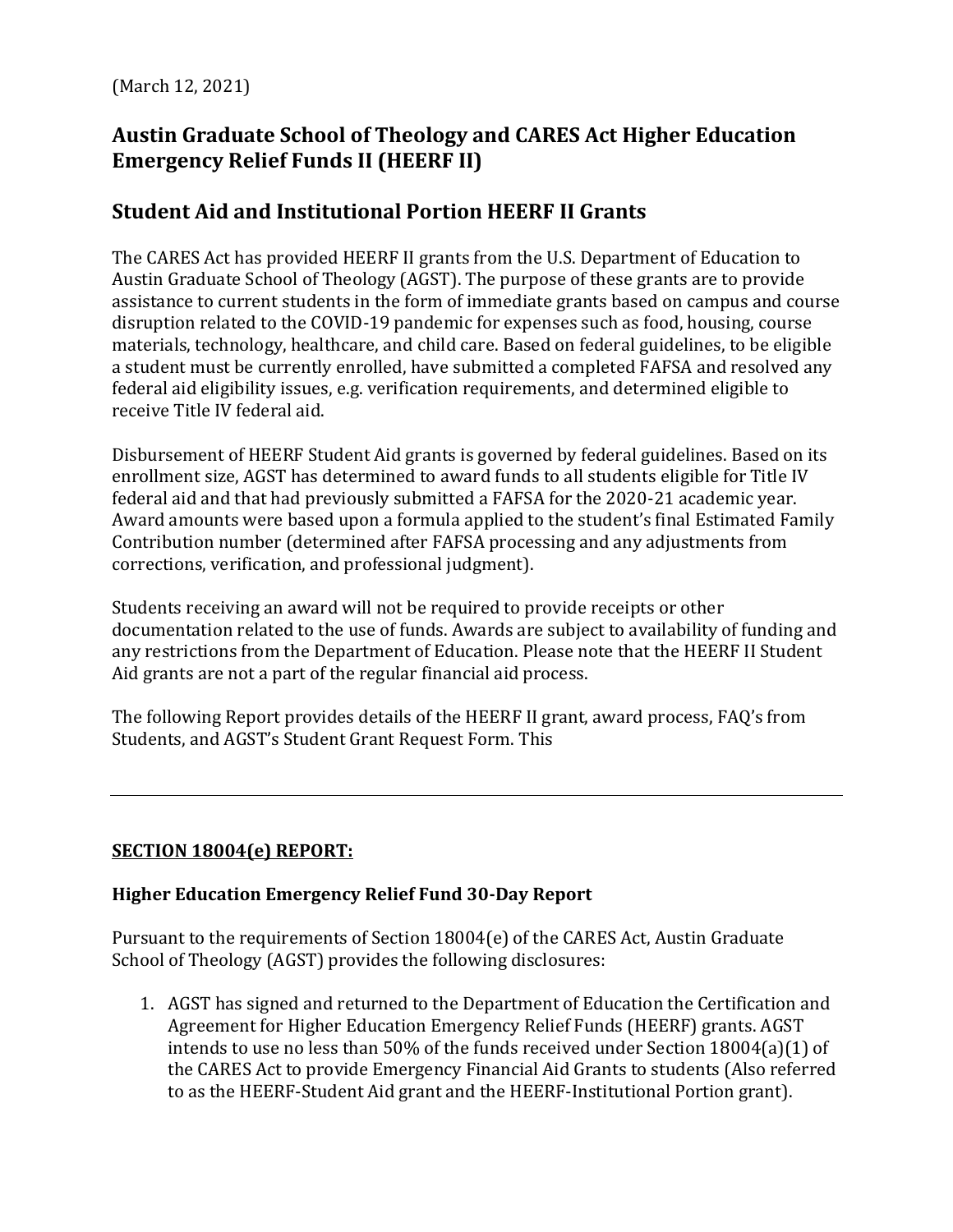- 2. AGST has received \$5,068 pursuant to the institution's Certification and Agreement for Emergency Financial Aid Grants for Students. It has also received \$5,067 from the HEERF Institutional Portion grant.
- 3. AGST has received additional HEERF II funds of \$5,068 in Student Aid Grants and \$21,667 in Institutional Grants.

#### **HEERF II Student Aid Grant Disbursements (Initial HEERF grant disclosures are provided in AGST's HEERF report dated 6/8/2020):**

- 1. As of March 12, 2021, AGST has distributed the full amount awarded (\$5,068) to students under HEERF II.
- 2. AGST identified 9 students at the institution eligible to participate in programs under Section 484 in Title IV of the Higher Education Act of 1965 and thus eligible for HEERF II Student Aid Grants to students.
- 3. As of March 12, 2021, 9 students have received a HEERF II Student Aid grant.
- 4. AGST used the following process for determining which students would receive awards and how much they would receive in HEERF II Student Aid. Eligible students must have been currently enrolled in a degree program, in attendance as of January 23, 2021 (end of drops/adds Spring 2021 semester), have submitted a completed 2020-21 FAFSA and resolved any federal aid eligibility issues, e.g. verification requirements, and determined eligible to receive Title IV federal aid. Based on its enrollment size, AGST awarded a minimum of \$200 funds to all eligible students. Above this, additional amounts were awarded to students based on a student's final Estimated Family Contribution number (determined after FAFSA processing and any adjustments from corrections, verification, and professional judgment).
- 5. AGST notified eligible students by email of their HEERF II Student Aid award. In the same email, students were provided a list of FAQ's as provided by the Department of Education. Both items are included as "Attachment A" (below).

## **HEERF Institutional Portion Grant Disbursements:**

- **1.** As of March 12, 2021, AGST has distributed the full amount awarded (\$21,667) to reimburse institutional expenses incurred 4/1/2020 to 12/31/2020.
- **2.** AGST reimbursed expenses included those for Personal Protective Equipment (PPE) and reimbursements of facility maintenance and utilities.

## **Attachment A**

## **AGST Email to Students (in attachment)**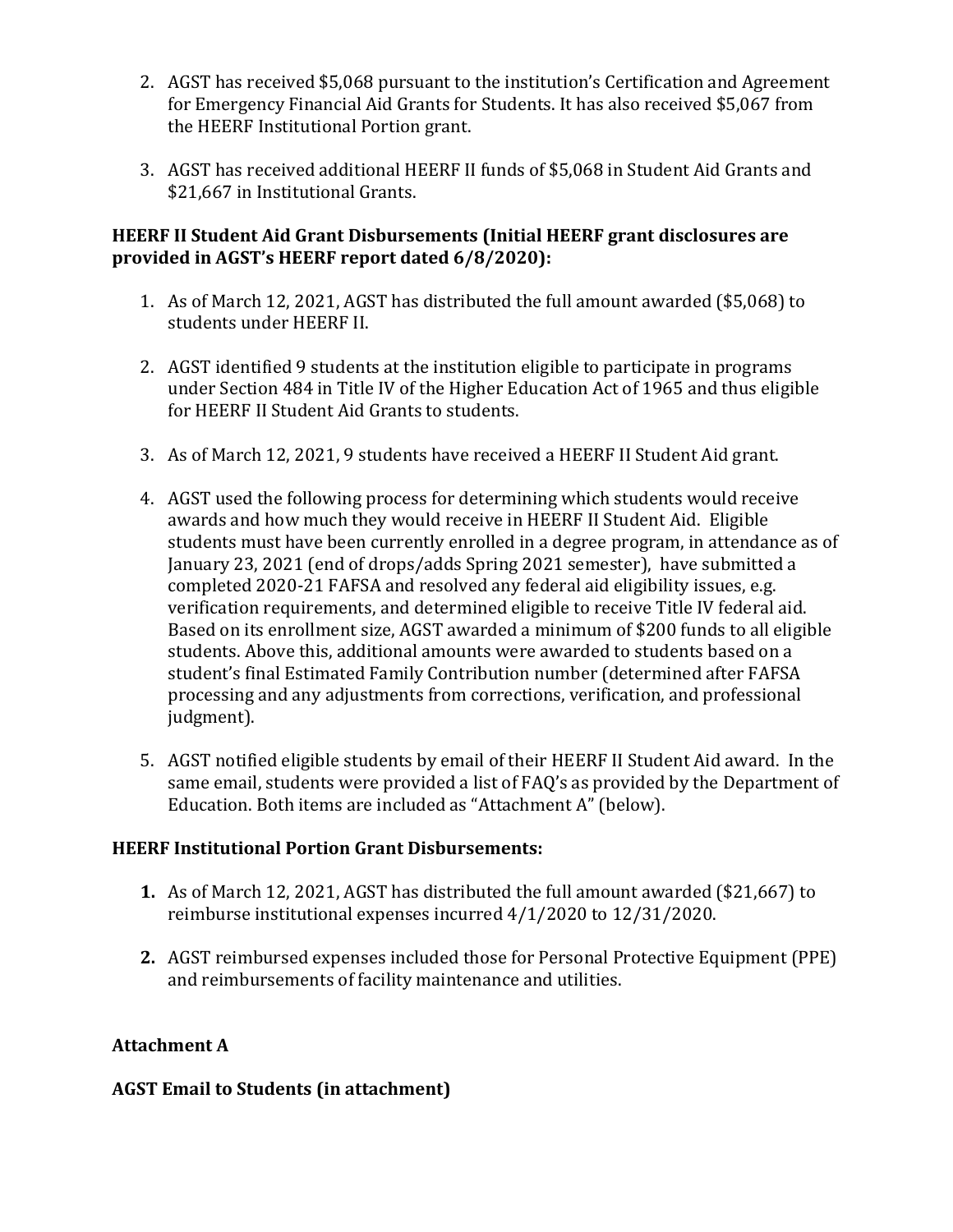## **Coronavirus Aid, Relief, and Economic Security 2 (CARES 2) Student Award Notice 3/11/21**

HEERF 2 Student Aid funds have been made available to help students cover expenses related to the continued disruption of campus operations due to the Coronavirus (COVID‐ 19).

#### *<u>You have been awarded a grant from these funds. Your Award is \$*</u> *Your award will be mailed to your address on file 3/11/21*

#### **Criteria:**

- **Grant amounts:** 
	- o Range from \$200 \$867. Amount of award was based on the student's FAFSA Estimated Family Contribution (EFC) after any adjustments (e.g. from verification, professional judgment).

#### **Student Eligibility:**

- o To be eligible, students must:
	- Have been enrolled January 23, 2021 (end of AGST add/drops for Spring 2021)
	- Have incurred an eligible expense related to the disruption of campus operations due to COVID‐19
	- Must have applied for Title IV federal aid and met eligibility requirements

## **Eligible Expenses:**

- o Educational expenses paid directly by the student (e.g. Housing (Rent), Food/Groceries, Utilities, Course Materials, Technology, Childcare, Health/Medical Expense, Transportation, Misc. Living Expenses
- o *Note:* Tuition and fees paid to AGST are not eligible COVID-19 disruption expenses. AGST will not deduct tuition or other expenses from HEERF emergency grants.

## **Grant Approval and Delivery:**

o AGST's Financial Aid Office will distribute CARES 2 Student Aid Awards to students by check. Please make sure your correct address is on file with the school.

## **Additional information about CARES 2 Awards:**

- o Students that receive a disbursement will not be required to provide receipts or other documentation related to the use of funds.
- o CARES Act student grants are not a part of the regular financial aid process.
- o For more information about the CARES Act funding and to find answers for many of questions, please read the Department of Education's Frequently Asked Questions from Students (provided below).